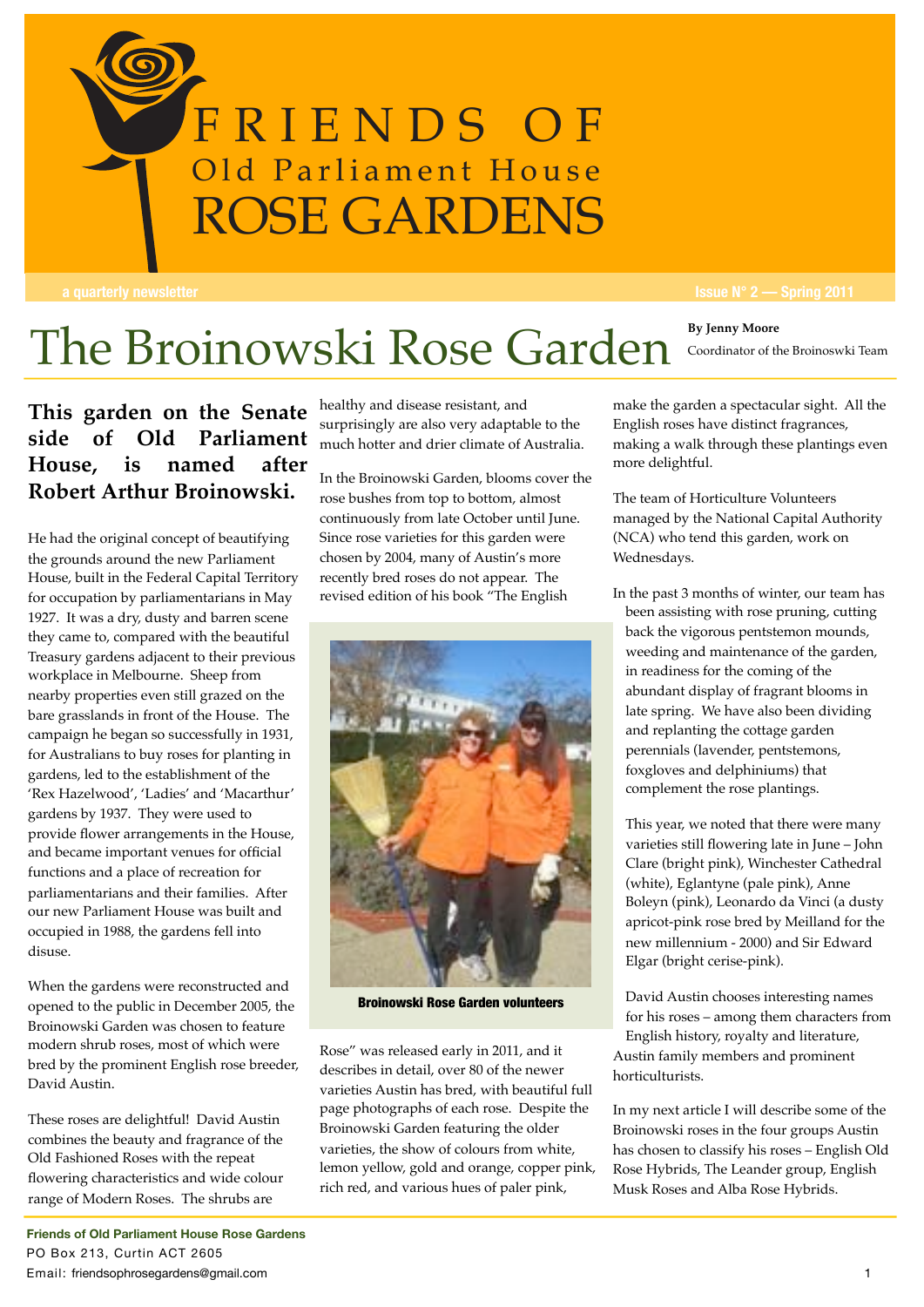

#### Dear Friends

Since we were last in touch your committee has undergone some membership changes with the departure overseas of the treasurer Svetlana Manns and her replacement by Mette Davis. We also welcomed Joan Crook and Sarah Walker to our ranks. These reinforcements will add expertise and assistance to your workforce to provide activities to members.

Granted Canberra's weather does not allow outside activities over twelve months as befits an organisation dedicated to roses, nevertheless we try to accommodate as the seasons permit. Thus our forthcoming February 12 St Valentine's Day soiree coming up next year.

Our mid-year AGM was preceded on May 8 by a very successful Mother's Day lunch attended by over 50 people at Pork Barrel where John Woodfield, well-known Canberra gardener, addressed us.

This was followed by a rose garden walk led by Graham Evans and Duncan Howard of Citywide provided a pruning demonstration in the Ladies Garden the following month on July 24.

Several activities for next year are in the planning stage and a Friend's website is being prepared.

The commitment to four issues each year of this newsletter has not yet been met however your expanded committee looks forward to reaching this goal as soon as possible.

Happy rose gardening.

**Greg Cornwell AM President**

The palest of pink petals with a sophisticated and classy fragrance – that is a pretty accurate description of the Mother's Love rose. Worn with pride by the then head gardener Graham Evans at the Friends of Old Parliament House Rose Gardens Mother's Day lunch.

Generously supported by Bruce Gibbs of The Lobby – who put on a delicious three course lunch, to celebrate our wonderful Mothers – and the central role they play in our lives. As written in the Canberra Times "Guests were sharing lots of mother love as Mums of all ages enjoyed some indulging and relaxation".

John Woodfield provided a historical oral tour of early Canberra, gardening and its

pleasures. He spoke of pioneering the new suburb of Hughes in the 60's and the enduring relationships he has formed through gardening.

A tour of the rose gardens followed, ably led by Graham Evans – to walk off some of the sumptuous lunch and to learn of the history, stories and botanic information behind the gardens.

The function was a fund raiser for the building of a Friend's website. We are happy to report that the website is close to "going live" and the web address will be [www.fophrg.com](http://www.friendsophrosegardens.com.au)

Members will receive an email to ask you to register for the website shortly, or if you wish to be included – please send an email to our email account. Lorraine Gentle & Graham Evans

# *Mother's Love*

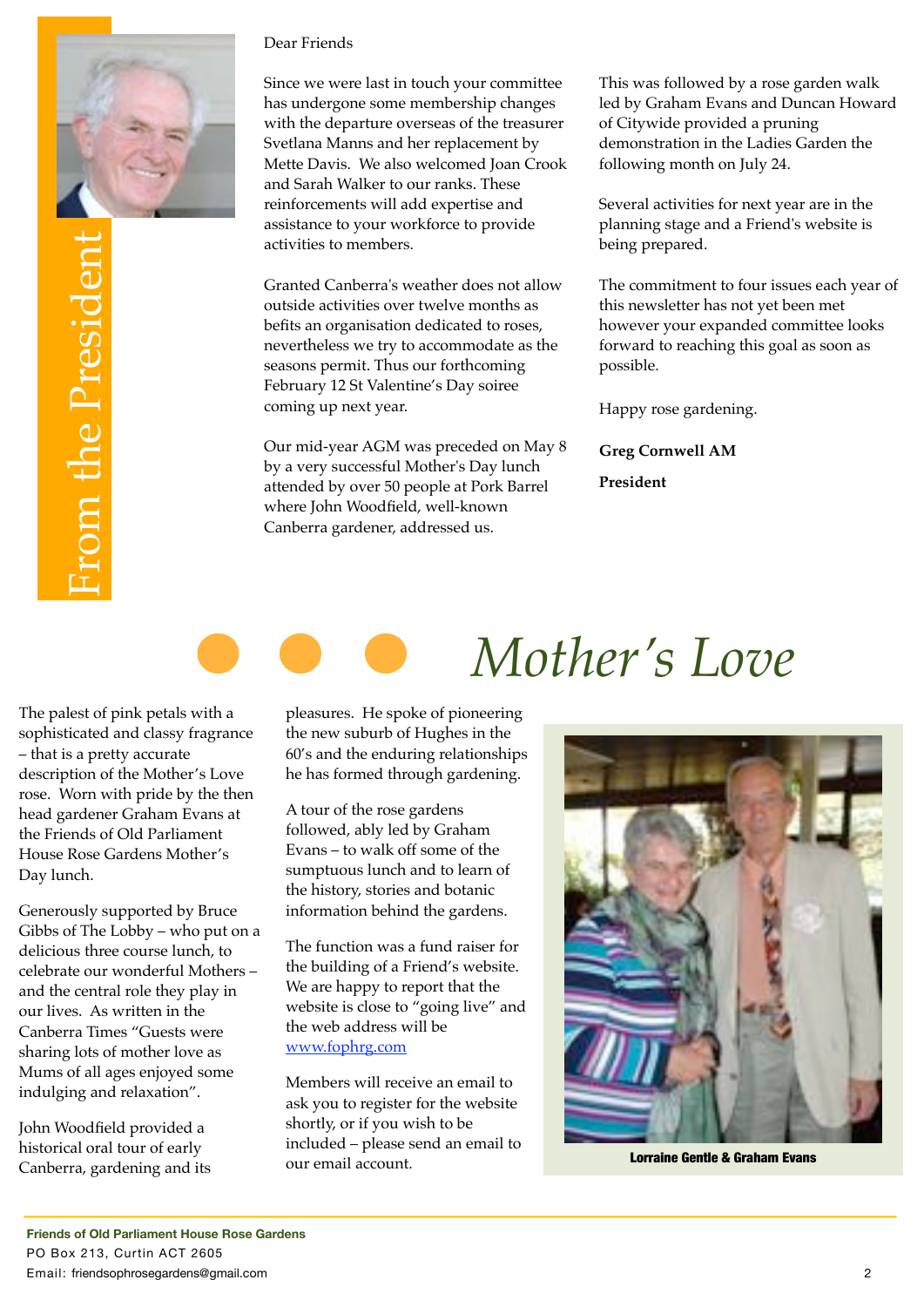## A tribute to Allen Black

**By Gwen Souter - Coordinator Macarthur Garden Team**

With Allen's family approval I have been asked to write some words in memory of Allen Black from the Macarthur Garden Team.

Allen, father, grandfather and good friend to so many died quietly and at peace in Clare Holland House on Sunday evening, 17<sup>th</sup> April 2011, ending a brave and spirited fight against cancer. When reflecting on his life over the past year Allen (aka Big Al to the family) commented that his



life had been personally and professionally successful and memorably indulgent in many ways and as a long time friend remarked a few days ago; no one could do it as well as he could!! (from his family).

From when he joined our group in 2009, Allen thoroughly enjoyed his time at the Gardens and we all felt for him when he became too ill to come any more We did not know him very well but he was always a thorough gentleman and was a great asset to our team We will miss his help but more importantly his company, cheery sense of humour **Allen Black** and willingness to do his bit.

### Feature Rose: Just Joey

#### **The Rose**

 Just Joey was introduced by Cant of the UK in 1972. It is a modern large flowering Hybrid Tea Rose in a unique blend of coppery shades with orange. It has a rich spicy fragrance and is great for cut flowers and garden display. Its parents are 'Fragrant Cloud' crossed with 'Dr AJ Verhage'.

#### **History**

The UK city of Colchester is famous in history as the seat of the warrior queen Boadicea. This past century it has also become famous for its roses, especially from the firm Cant of Colchester. Star among these roses is 'Just Joey'. It was raised by Roger Pawsey and named as a tribute to his wife Joanna.



### Our Sponsor



**King George Terrace, Parkes ACT (opposite the rose gardens of Old Parliament House) Ph: (02) 6273 1455**

Pork Barrel cafe has weekly blackboard specials, afternoon happy hour and more. Situated in the national parliamentary rose gardens and adjoining The Lobby Restaurant. PorkBarrel and The Lobby pride themselves as a green experience using renewable energy and recycling almost everything.

#### **SPECIALS**

#### **2 FOR 1 PIZZAS**

#### **Monday and Tuesday lunch, Tuesday to Friday evenings\***

*\*not valid with any other loyalty or discount offer, dine in only second pizza (free pizza) must be of an equal or lesser value. You must order the pizzas together and mention you want the special otherwise the discount offer will not be applied, valid until December 30th 2011.*

#### **2 FOR 1 COFFEE**

#### **Monday to Friday before 11am\***

*\*not valid with any other loyalty or discount offer, second coffee(free coffee) must be of an equal or lesser value. You must order the coffees together and mention you want the special otherwise the discount offer will not be applied, valid until December 30th 2011.*

Join the mailing list at **[www.porkbarrel.com.au](http://www.porkbarrel.com.au)** for your chance to win a \$50 PorkBarrel.